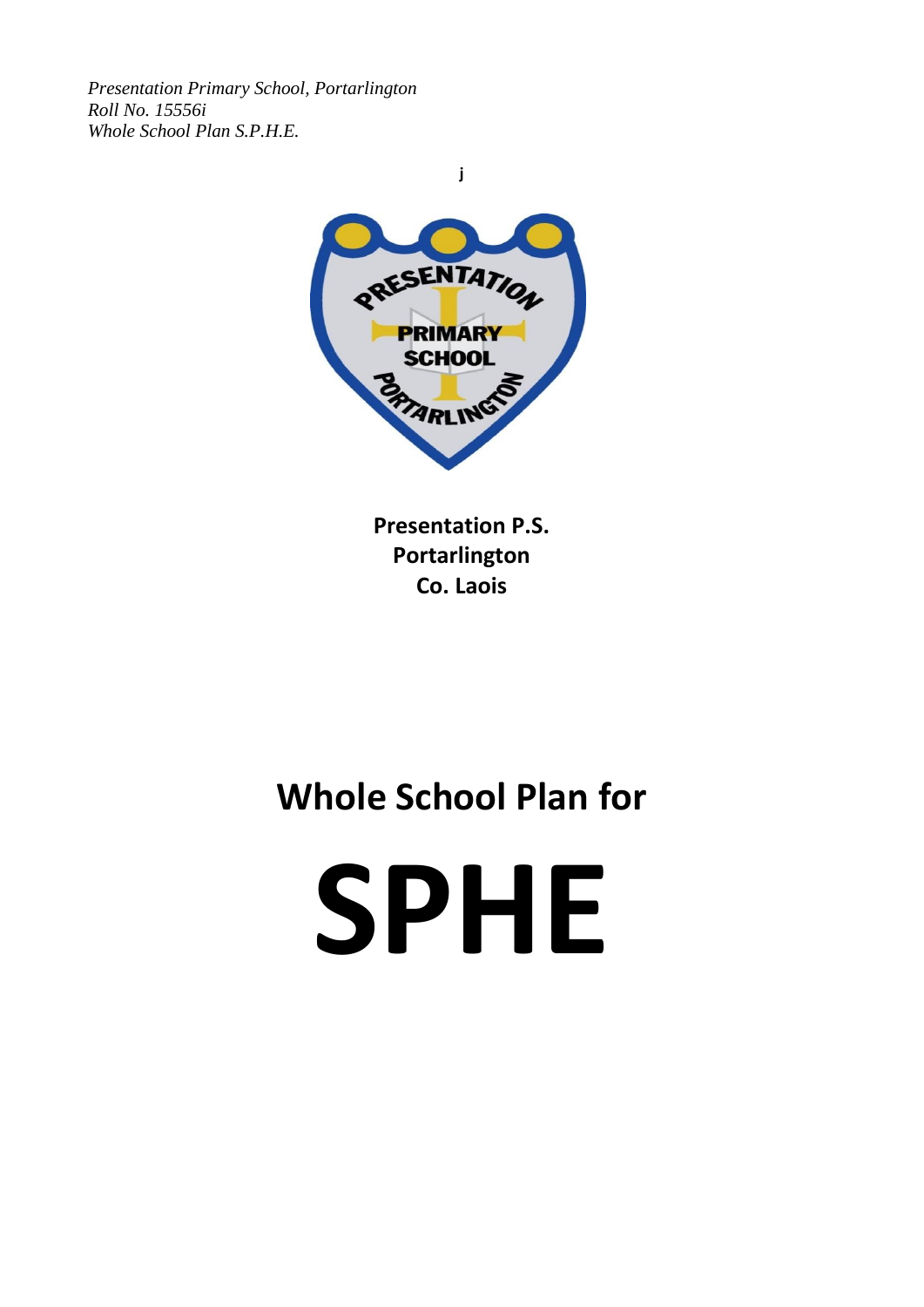### **Social, Personal and Health Education**

■ Title **Social, Personal and Health Education Whole School Plan**

#### ■ Introductory Statement and Rationale

#### **(a) Introductory Statement**

The staff of Portarlingon P.S. formulated this school plan for SPHE, in consulation with our Board of Management and our Parents, as we believe that SPHE is a shared responsibility and their contributions and involvement will be essential to the effective implementation of the SPHE programme in the school. It was drafted during an in-school planning day, with the assistance of a local cuiditheoir from the Primary Curriculum Support Program, and brought to the attention of the Board of Management and Parents.

#### **(b) Rationale**

*.*

Aspects of SPHE have been taught in Portarlington P.S. for many years through various programmes and initiatives such as Stay Safe, Walk Tall and Relationships and Sexuality Education. It has also been taught through integration with other subject areas such as Physical Education, Religion, Geography, etc. However, we wish to formalise our teaching of SPHE and plan for it on a whole school basis.

#### ■ Vision and Aims

#### **(a) Vision:**

In line with our school ethos S.P.H.E. should provide opportunities for the individual child to develop a framework of values, attitudes, understanding and skills that will inform her/his decisions and actions, now and in the future, enabling her/him to resect and evaluate herself/himself/others and become an active and responsible citizen in society.

#### **(b) Aims:**

The children of Presentation P.S. should be enabled to achieve the aims outlined in the SPHE curriculum, which include:

- to promote the personal development and well-being of the child
- to foster in the child a sense of care and respect for himself/herself and others and an appreciation of the dignity of every human being
- to promote the health of the child and provide a foundation for healthy living in all its aspects
- to enable the child to make informed decisions and choices about the social, personal and health dimensions of life both now and in the future
- To develop in the child a sense of social responsibility, a commitment to active and participative citizenship and an appreciation of the democratic way of life
- to enable the child to respect human and cultural diversity and to appreciate and understand the interdependent nature of the world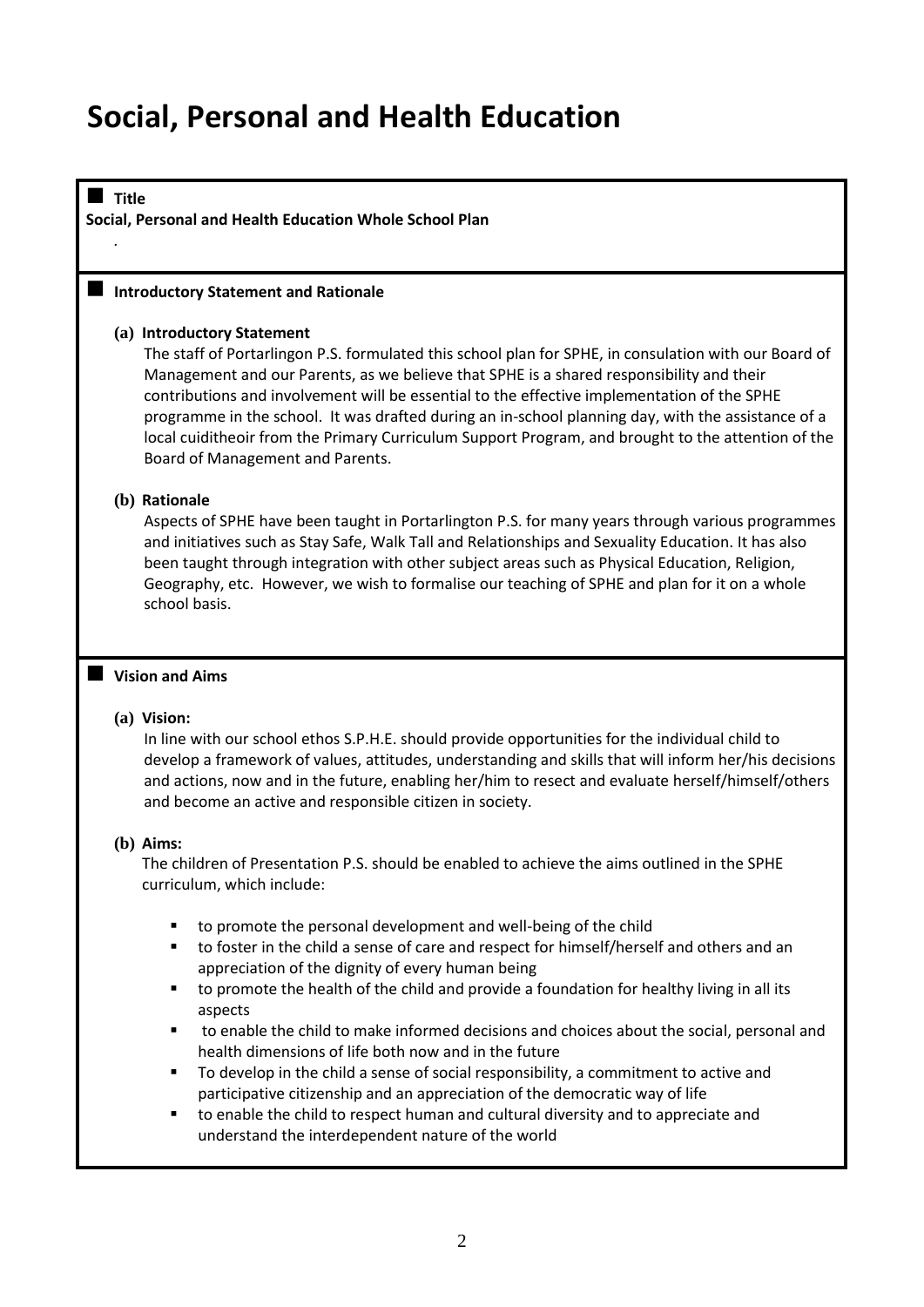#### ■ Content of Plan

#### **Curriculum:**

#### *1 Strands and Strand Units:*

The curriculum is delineated at four levels—infant classes, first and second classes, third and fourth classes, and fifth and sixth classes—and is divided into three strands: Myself, Myself and others, and Myself and the wider world.

Each of these strands is further subdivided into a number of strand units or topic areas that contain particular objectives.

Portarlington P.S. will teach aspects of all three major strand units each year and strand units will be chosen in such a way that the child will receive a comprehensive programme in SPHE over a two year period. Portarlington P.S. have created this timetable to reflect this approach:

| <b>Strand</b>            | <b>Strand Units (Year 1)</b>                 | <b>Strand Units (Year 2)</b>                                                                                                                                                 |  |
|--------------------------|----------------------------------------------|------------------------------------------------------------------------------------------------------------------------------------------------------------------------------|--|
|                          | Self-identity (Sept.-Oct.)                   | Safety and Protection (Jan-<br>Feb)                                                                                                                                          |  |
| <b>Myself</b>            | Safety and Protection<br>(Jan-Feb)-Stay Safe | <b>Making Decisions (Nov-Dec)</b><br>*This strand unit is for third to<br>sixth only. Infants to second<br>complete the Safety Issues<br>section of Safety and<br>Protection |  |
|                          | Taking Care of my Body<br>(Mar-April)        | Growing and changing<br>(March-April)                                                                                                                                        |  |
| <b>Myself and others</b> | <b>Myself and My Family</b><br>$(Nov.-Dec.)$ | My friends and other people<br>(May-June)                                                                                                                                    |  |
|                          |                                              | Relating to others (Sept-Oct.)                                                                                                                                               |  |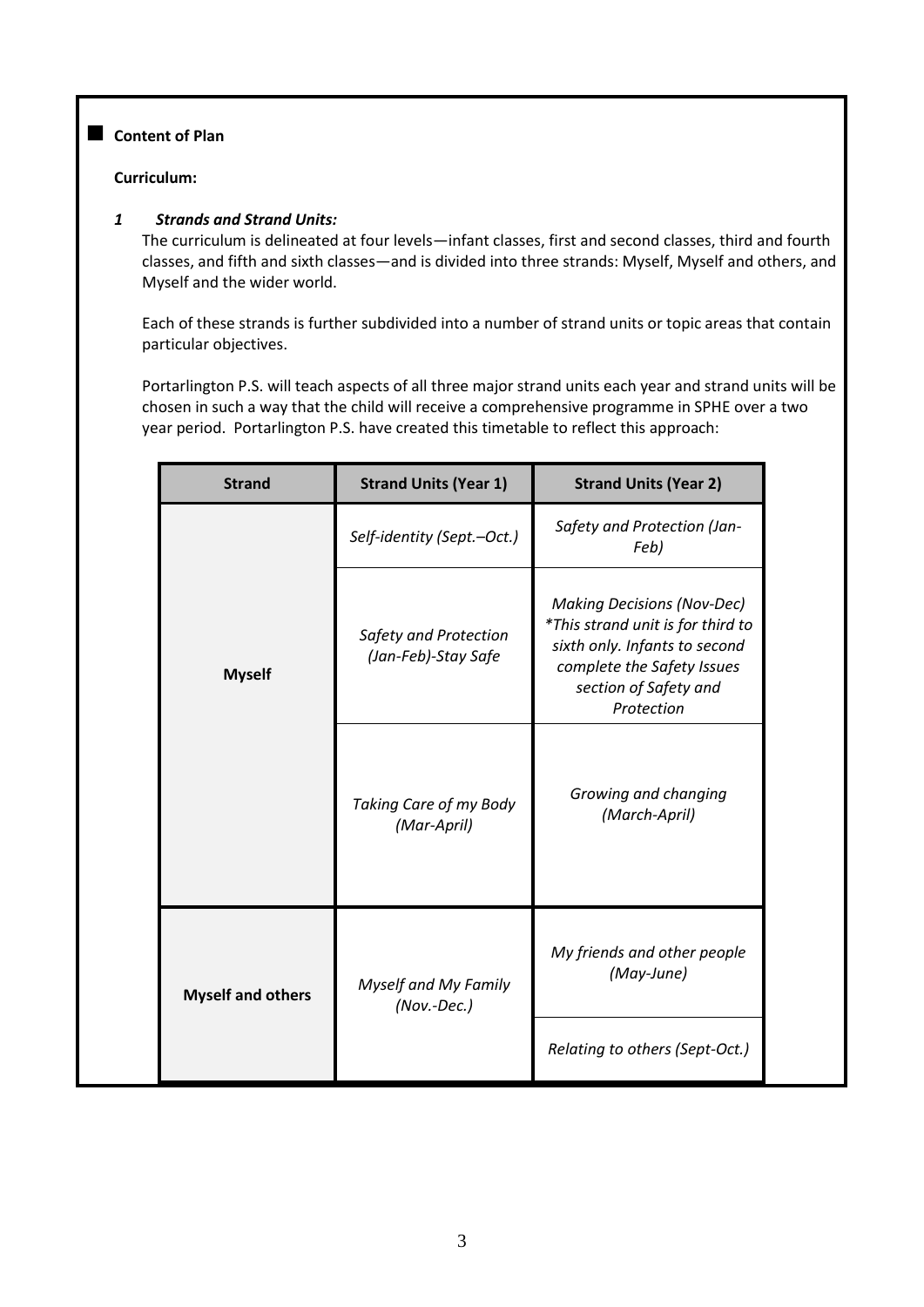|  | <b>Myself and the wider</b><br>world | <b>Media Education (May-</b><br>June) | Developing Citizenship (May-<br>June) |  |
|--|--------------------------------------|---------------------------------------|---------------------------------------|--|
|--|--------------------------------------|---------------------------------------|---------------------------------------|--|

#### *2 Contexts for SPHE:*

SPHE will be taught in Presentation P.S. through a combination of the following contexts:

#### **1. Positive School Climate and Atmosphere**

Presentation PS has created a positive atmosphere by:

- building effective communication
- catering for individual needs
- creating a health-promoting physical environment
- developing democratic processes
- enhancing self-esteem
- fostering respect for diversity
- fostering inclusive and respectful language
- developing appropriate communication
- developing a school approach to assessment

#### **2. Discrete time for SPHE**

SPHE is allocated ½ hour per week on each teacher's timetable in Presentation P.S. However teachers may allocate 1 hour per fortnight to allow for more indepth exploration of a strand unit.

#### **3. Integration with other subject areas and Linkage within SPHE**

Teachers will endeavour to adopt an thematic approach to SPHE by integrating it with other subject areas such as Language, Geography, History, Religion, Visual Arts, Physical Education, etc. Themes/Projects such as Healthy Eating Week, Friendship Week, Agri-Awareness, Healthy Heart Week, Lenten Campaign, etc. will also be explored.

#### *3 Approaches and Methodologies:*

Presetation PS believe that the approaches and methodologies used in SPHE are crucial to the effectiveness of the programme. Active learning is the principal learning and teaching approach recommended for SPHE, therefore we will endeavour to teach SPHE using a variety of strategies which include:

- drama activities
- co-operative games
- use of pictures
- photographs and visual images
- written activities
- use of media
- information technologies and looking at children's work

#### *4 Assessment:*

Assessment is a central part of the everyday learning and teaching process in SPHE. It can provide valuable information on the child's progress and on the effectiveness and suitability of the programme and the teaching methods being used.

Presentation PS uses the following recommended informal tools for assessment in SPHE:

- *Teacher observation*
- *Teacher-designed tasks and tests*
- *Portfolios and projects*

Each child will keep an SPHE portfolio and this will be used to assess a child's progress in SPHE. Each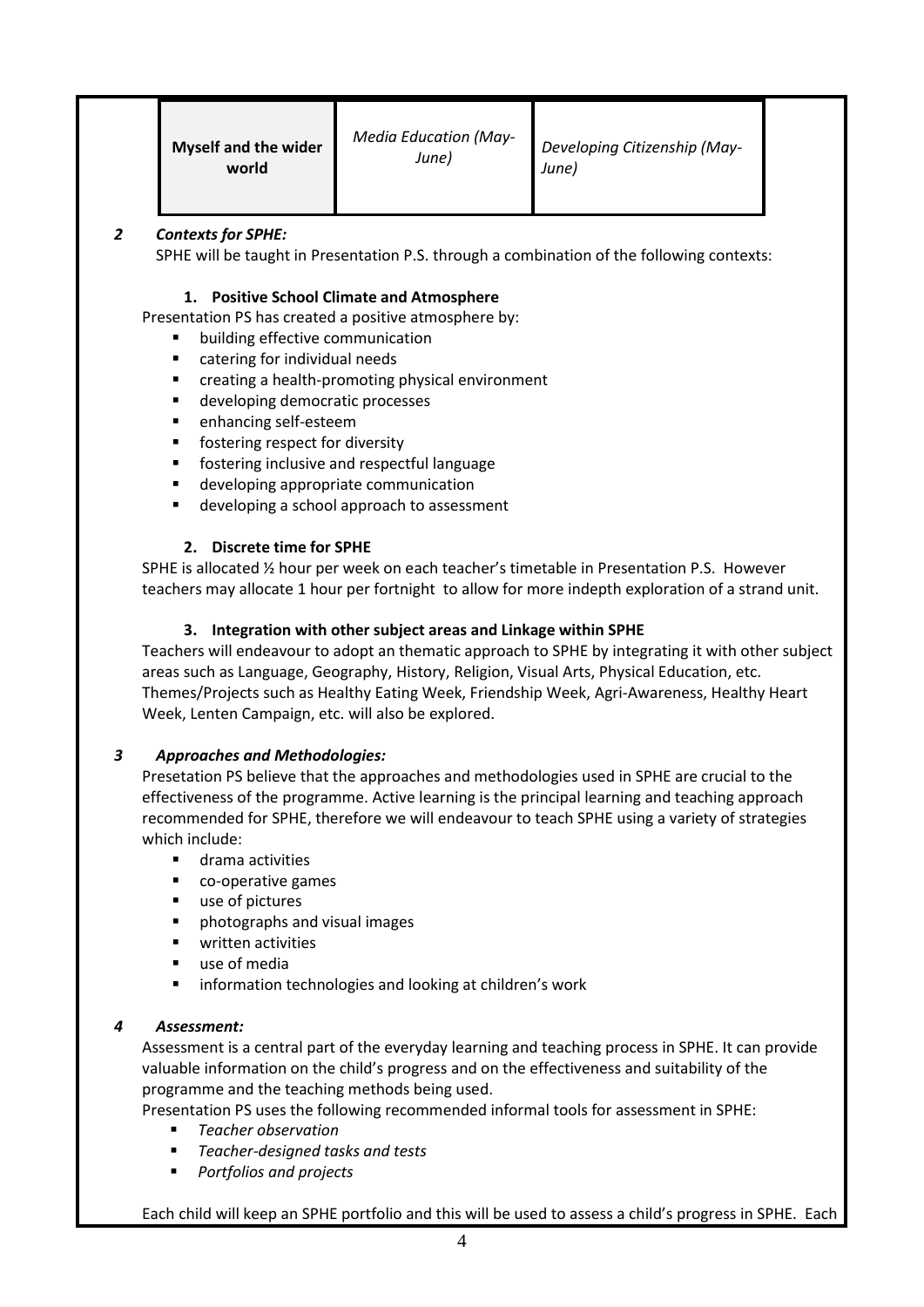year the child will be given a teacher-designed task or test related to the strand units taught, and the portfolio will be added to cummulatively during the child's schooling. Finally, an informal "graduation ceremony" will be held in  $6<sup>th</sup>$  class when the child will receive their portfolio as a record of their work in SPHE during their schooling in Presentation PS.

#### *5 Children with Different Needs:*

As far as possible we aim to esnsure that pupils attending Rsourse, Language Class and Language Support will not be absent from S.P.H.E. Teachers will endeavour to adapt and modify activities and methodologies in SPHE to encourage participation by children with special needs. The learning support and resource teachers will supplement the work of the class teachers where necessary. Presentation PS will liasise with trained professionals/appropriate agencies when dealing with sensitive issues such as bereavement or loss to ensure that the children involved are fully supported.

#### *6 Equality of Participation and Access:*

Presentation PS recognises and values diversity, and believes all children are entitled to access the services, facilities, or amenities that are available in the school environment. Ours is a *mixed-sex* school and we endeavour to challenge traditional stereotypes and ensure that equal opportunities are given to boys and girls to participate in discussion, debate, presentation, etc. Presentation PS is under *Roman Catholic* school management, and we endeavour to provide for *Members of Travelling community, Children with disabilities, Families with literacy difficulties, Children who are learning English as a second language*

#### **Organisation:**

#### *7 Policies and Programmes that support SPHE:*

#### *Policies*

- Child Protection
- Anti-Bullying
- Relationships and Sexuality Education
- Substance Use
- Code of Behaviour
- **Enrolment**
- Health and Safety
- Healthy Eating
- Internet Acceptable Useage

#### *Programmes*

- Active School Flag
- Health Promoting Schools
- Food Dudes
- Green Flag
- Amber Flag

#### *8 Homework:*

SPHE homework, if prescribed in SPHE, will reflect the active learning approach and will reinforce information already taught during class.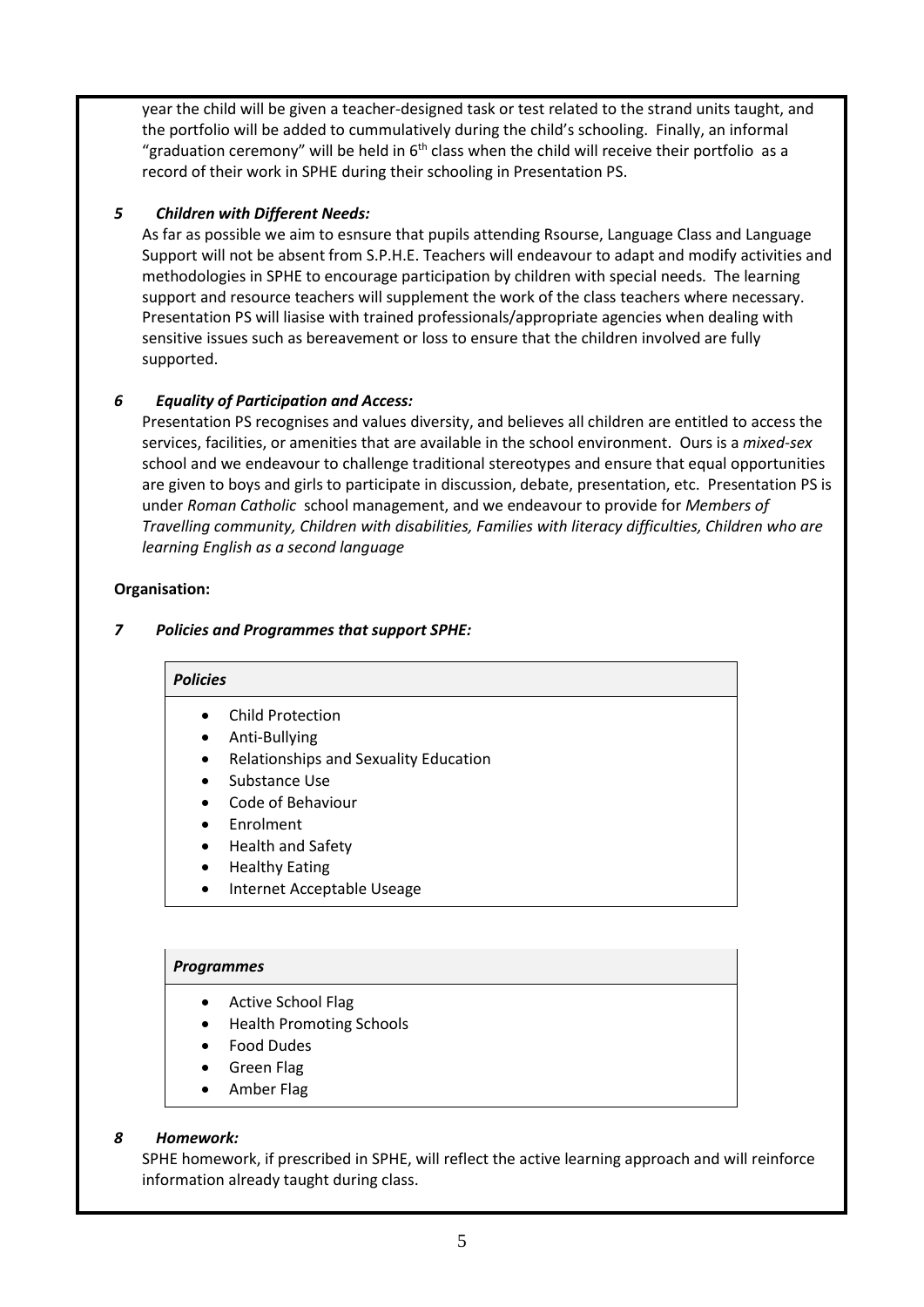#### *9 Resources:*

*(PDST have developed a resource list, which is available on the SPHE page at [www.pdst.ie.](http://www.pdst.ie/) New resrouces are added to this from time to time.)*

#### *9.1 Programmes and Other Materials:*

| <b>Books for Pupil</b> | <b>Books for Teacher</b>                                                                  | Audio / Visual                          | <b>Posters</b>                                 | Media & ICT |
|------------------------|-------------------------------------------------------------------------------------------|-----------------------------------------|------------------------------------------------|-------------|
|                        | <b>RSE Manuals</b><br>Walk Tall<br>Stay Safe<br>Bi Follain<br>Making the Links<br>Webwise | <b>Busy Bodies</b><br><b>Food Dudes</b> | Various<br>posters<br>throughout<br>the school | Webwise     |

#### *9.2 Guest Speakers:*

When a guest speaker addresses the children in SPHE, the class teacher will remain in the classroom (as per Circular 22/2010) and make the speaker aware of this school plan and attached policies.

#### *10 Individual Teachers' Planning and Reporting:*

This plan in SPHE and the curriculum documents will inform and guide teachers in their long and short term planning in SPHE. Each teacher will keep a Cuntas Míosúil and this will inform our progress and needs when evaluating and reviewing our progress in SPHE.

#### *11 Staff Development:*

Training opportunities will include the following areas and this training will support an effective implementation of the SPHE programme:

- *training in the Child Abuse Prevention Programme/ Stay Safe*
- *training in the Substance Misuse programme /Walk Tall*
- *training in the Relationships and Sexuality Education programme /R.S.E.*
- *PDST Advisor support and modelling of lessons*
- *other*

Teachers are encouraged to attend SPHE related courses and will share information/skills acquired at these courses with other members of staff during staff meetings.

#### *12 Parental Involvement:*

Parental involvement is considered an integral part to effectively implementing SPHE as Presentation PS believe that SPHE is a shared responsibilty. This plan and the curriculum documents are available for parents to inform them of the programme for SPHE, and they are welcomed as committee members on the Relationships and Sexuality Education Policy and Substance Use Policy. They are also welcomed as committee members of the Health Promoting Schools initiative.

#### *13 Community Links:*

Presentation PS believe that the local community has a very important role to play in supporting the programme in SPHE and endeavour to liasise with the members such as the Dental Hygienist, Health Nurse, Fireman, Vet, New Parent, etc.

#### ■ Success Criteria

The success of this plan will be evaluated through teacher's planning and preparation, and if the procedures outlined in this plan have been consistently followed. We will also judge its success if the children have been enabled to achieve the aims outlined in this plan.